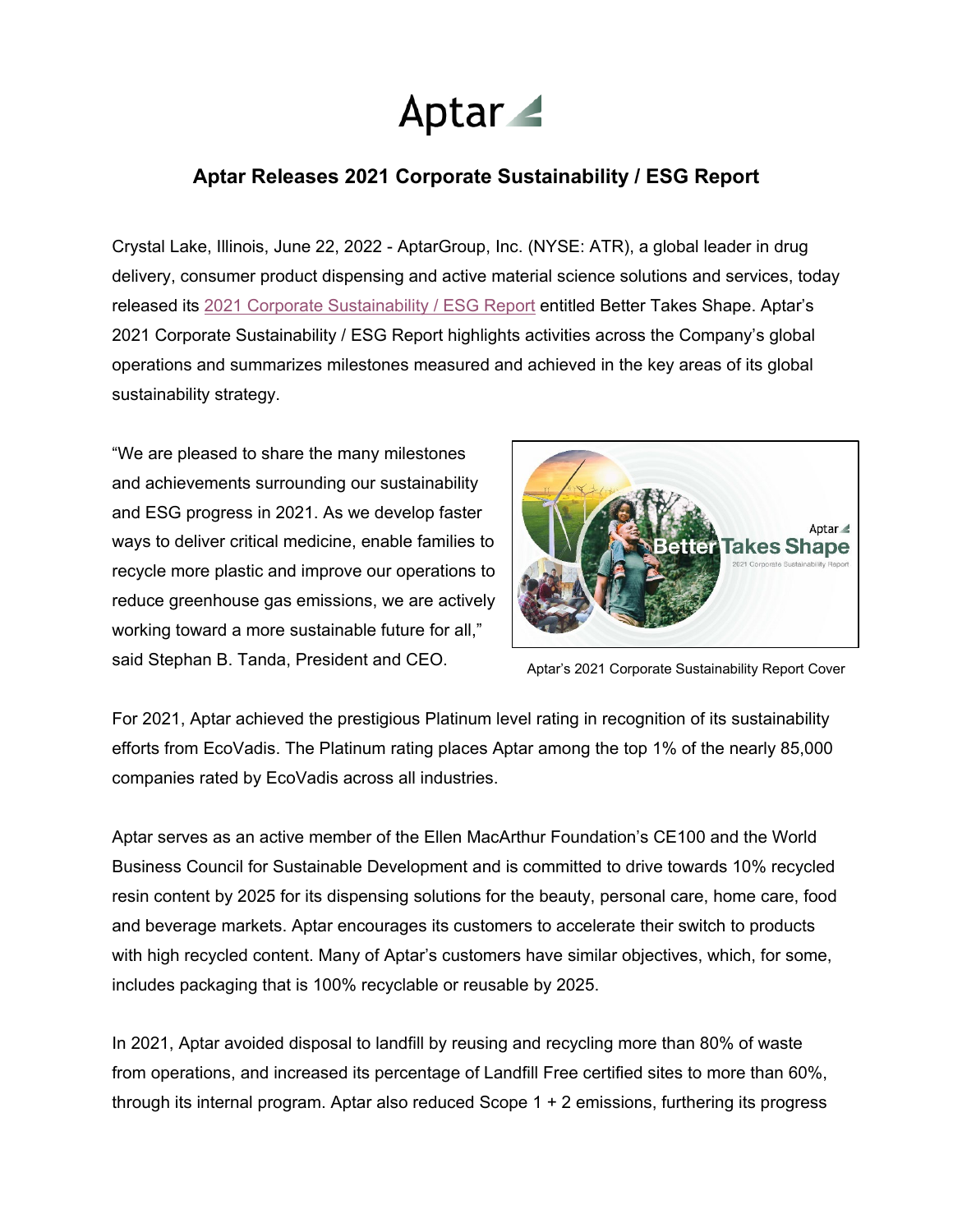with Science-Based Targets and significantly surpassed its renewable energy target, sourcing more than 95% of the Company's global electricity consumption from renewable sources.

"Within this report, we are also pleased to highlight the tremendous work of our Aptar colleagues around the world who are developing more sustainable solutions for our customers, supporting both local and global communities and furthering diversity, equity and inclusion in our workplace," said Beth Holland, Vice President, Global Sustainability.

Following the commitment to the United Nations Global Compact in 2020, Aptar is publishing its second [UN Global Compact Communication on Progress Report](https://www.aptar.com/wp-content/uploads/2022/06/2022-Aptar-Global-Compact-Report_Final.pdf) alongside the 2021 Corporate Sustainability / ESG Report. Within the Communication on Progress, Aptar reaffirms our commitment Global Compact and its Ten Principles while highlighting the progress made in 2021.

The Aptar 2021 Corporate Sustainability / ESG Report is prepared in accordance with the Global Reporting Initiative (GRI) Standards: Core option. As in past years, Aptar has achieved a "limited assurance" statement from a third party verifying the accuracy of carbon emissions and associated absolute energy, waste and water data.

To minimize paper waste, Aptar encourages readers to view the 2021 Corporate Sustainability / [ESG Report](https://www.aptar.com/wp-content/uploads/2022/06/Aptar_2021_SustainabiltyReport_FNL.pdf) digitally on our website under [Sustainability](https://www.aptar.com/sustainability/sustainability-reports/) Reports.

### **About Aptar**

Aptar is a global leader in the design and manufacturing of a broad range of drug delivery, consumer product dispensing and active material science solutions and services. Aptar's innovative solutions and services serve a variety of end markets including pharmaceutical, beauty, personal care, home care, food and beverage. Using insights, proprietary design, engineering and science to create dispensing, dosing and protective technologies for many of the world's leading brands, Aptar in turn makes a meaningful difference in the lives, looks, health and homes of millions of patients and consumers around the world. Aptar is headquartered in Crystal Lake, Illinois and has 13,000 dedicated employees in 20 countries. For more information, visit [www.aptar.com.](http://www.aptar.com/)